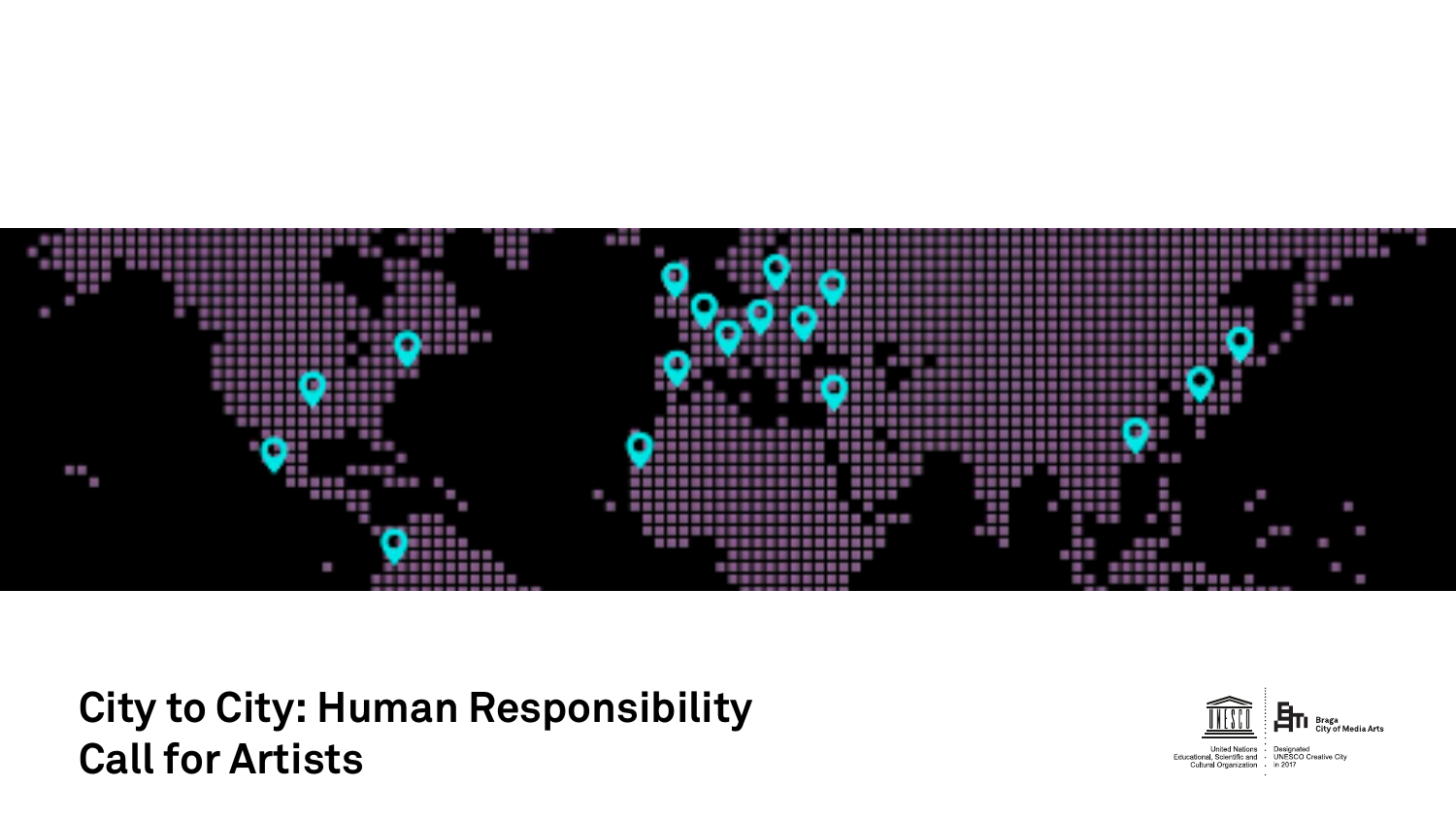## **UNESCO Creative Cities Network Media Arts Cluster**

**City to City: Human Responsibility**

### **Call Summary**

The cities of Austin (United States), Braga (Portugal), Calí (Colombia), Changsha (China), Guadalajara (México), Karlsruhe (Germany), Kosice (Slovakia), Sapporo (Japan), Viborg (Denmark) and York (United Kingdom), members of the Media Arts Cluster of the UNESCO Creative Cities Network are launching an open call to mark their commitment with the importance of cooperation and support to art and creativity as a major force for the sustainable development in these times of uncertainty. The call is for artists from these cities to develop a project relying on an online artistic collaboration that is aligned to Kosice's Art & Tech Days 2020 festival theme "Human responsibility". The artwork will be showcased during Kosice's Art & Tech Days and through the participating cities platforms.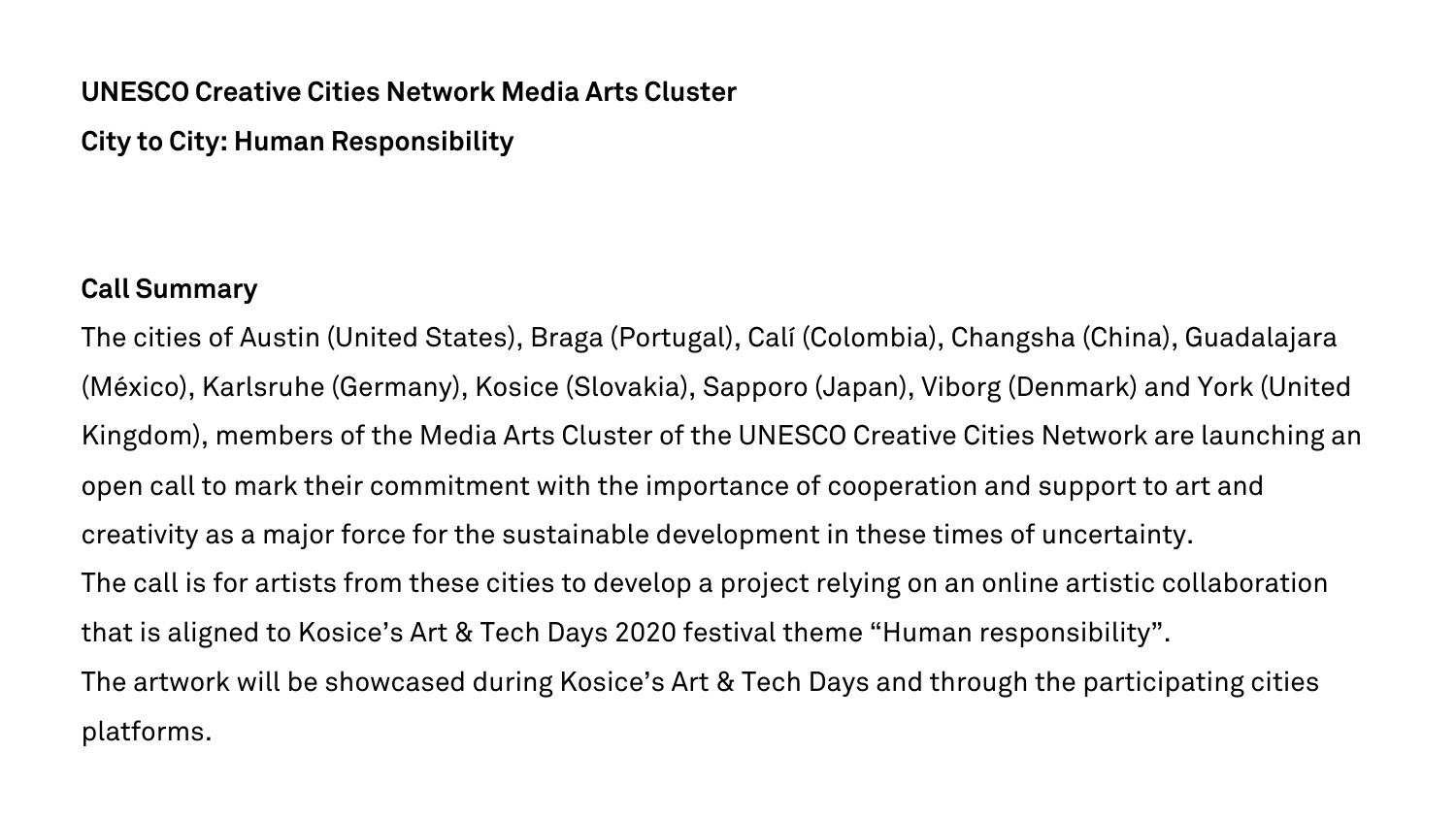## **About the UCCN Media Arts Cluster**

As UNESCO Creative Cities we are committed to the UN Sustainable Development Goals especially the role of creativity and culture in building sustainable urban communities. As Cities of Media Arts we aim to 1. Promote excellence of practice in media arts 2. Share our knowledge and skills 3. Encourage the engagement of the public and other professions in creativity 4. Foster sector development and 5. Raise the profile of the work of UNESCO Creative Cities.

### **Artwork Theme**

Aligned to Kosice's Art & Tech Days the theme of the art work must be related to the theme Human responsibility. Since the industrial revolution, there is an ongoing debate on how technology and constant progress influence the way we live as a society. How it defines our relationship with the environment and our planet. In the last hundred years, we as humans have experienced exponential progress in economic and social development which represents an unprecedented leap in the whole history of our species.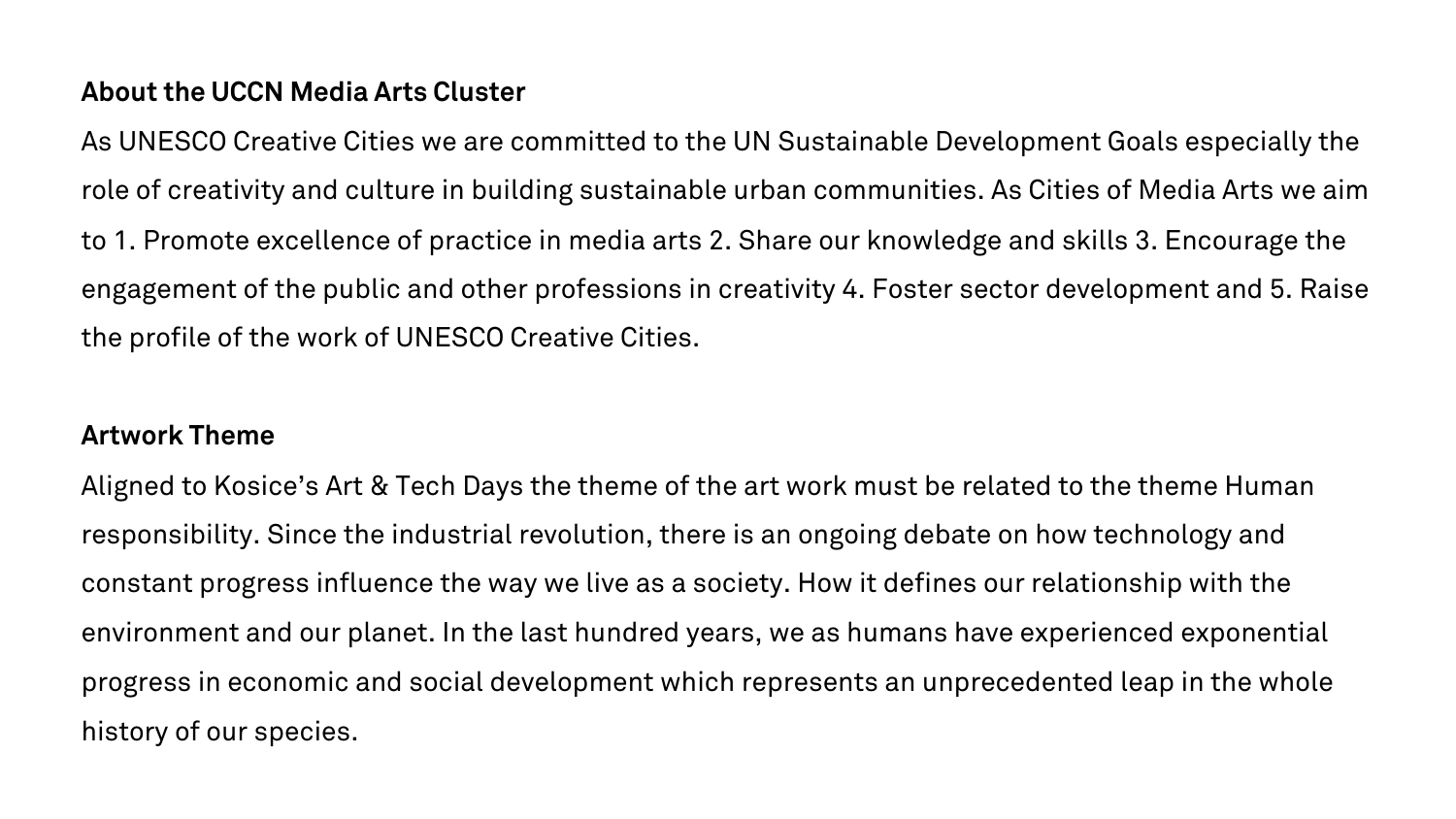This comes with great achievements such as the increase in our lifespan and literacy, poverty decrease, improved global interconnectedness, urbanization, internet, nanotechnologies, AI, VR, you can name it.

But at the same time, constant growth in limited conditions on Earth has led to many negative consequences. We exploit more resources than we can sustain, there is a rise in inequalities, many living species got extinct, climate change, fake news, the rise of surveillance, and so on. It is our role as humans to take responsibility for all the domains we have intervened with and conquered to find a sustainable and resilient way to live fulfilled and prosperous lives as a global society while sharing our precious planet and protecting all the life and beauty it accommodates.

### Critical questions

- . Does technology have the ability to solve all the problems in the future?
- . Do we need more arts and empathy to be able to use technology in better and more responsible ways?

. Are we allowed to make decisions on behalf of the planet?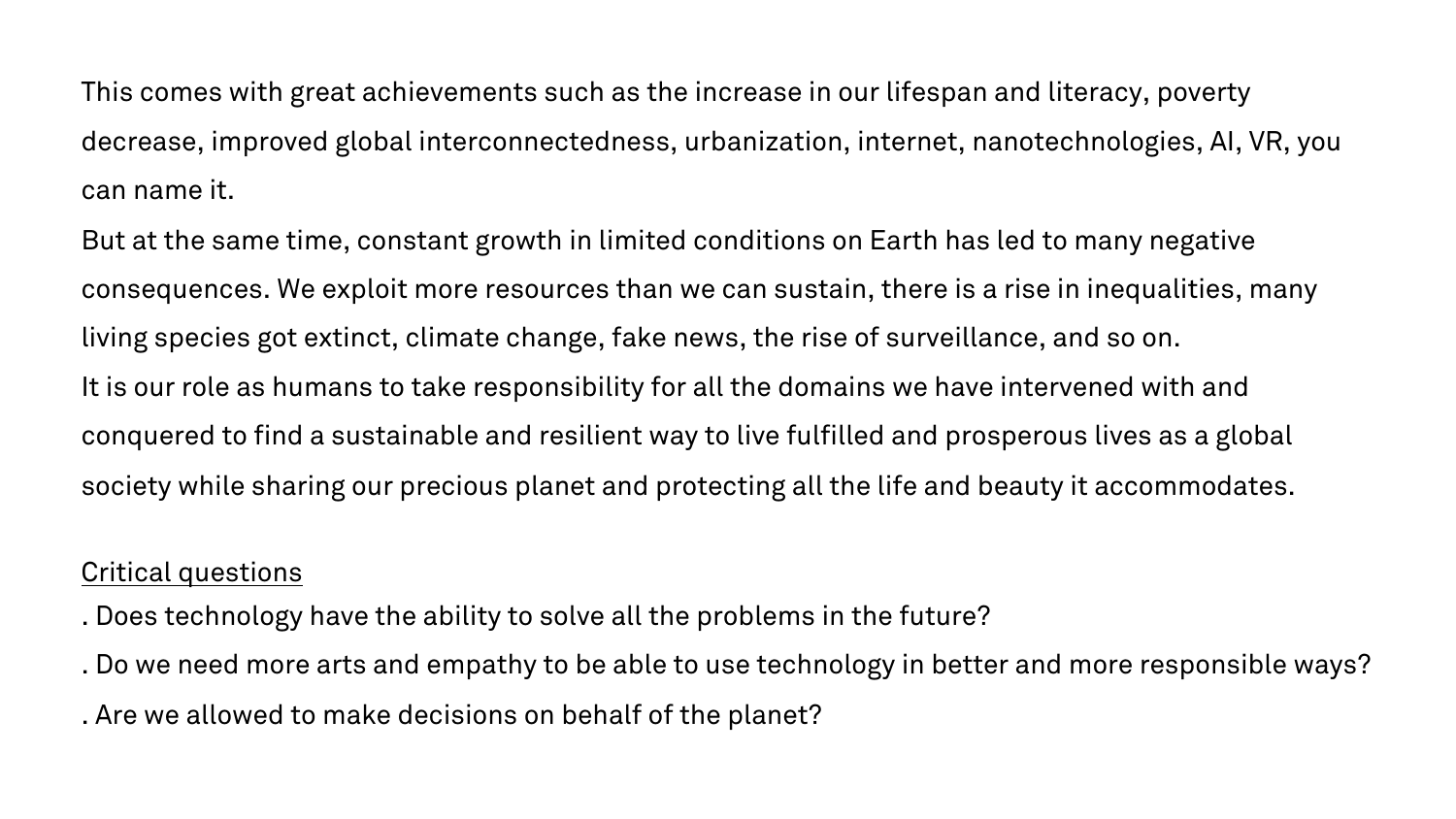## **Artwork characteristics & Budget**

- Budget per city (1,000 Euros)
- Equipment available at Art & Tech Days exhibition: Kosice can provide VR headset, kinect, computer, camera if needed.
- Media Arts field

**Piece to be co-produced**

- 1 Digital piece per team (created by two artists from two cities)
- Making-of video about the processes
- Online collaboration \*Artists should be aware that they might be in contact in different time zones.
- Characteristics to be able to share in digital platforms of all UCCN cities.
- Self sustainable, as simple as possible.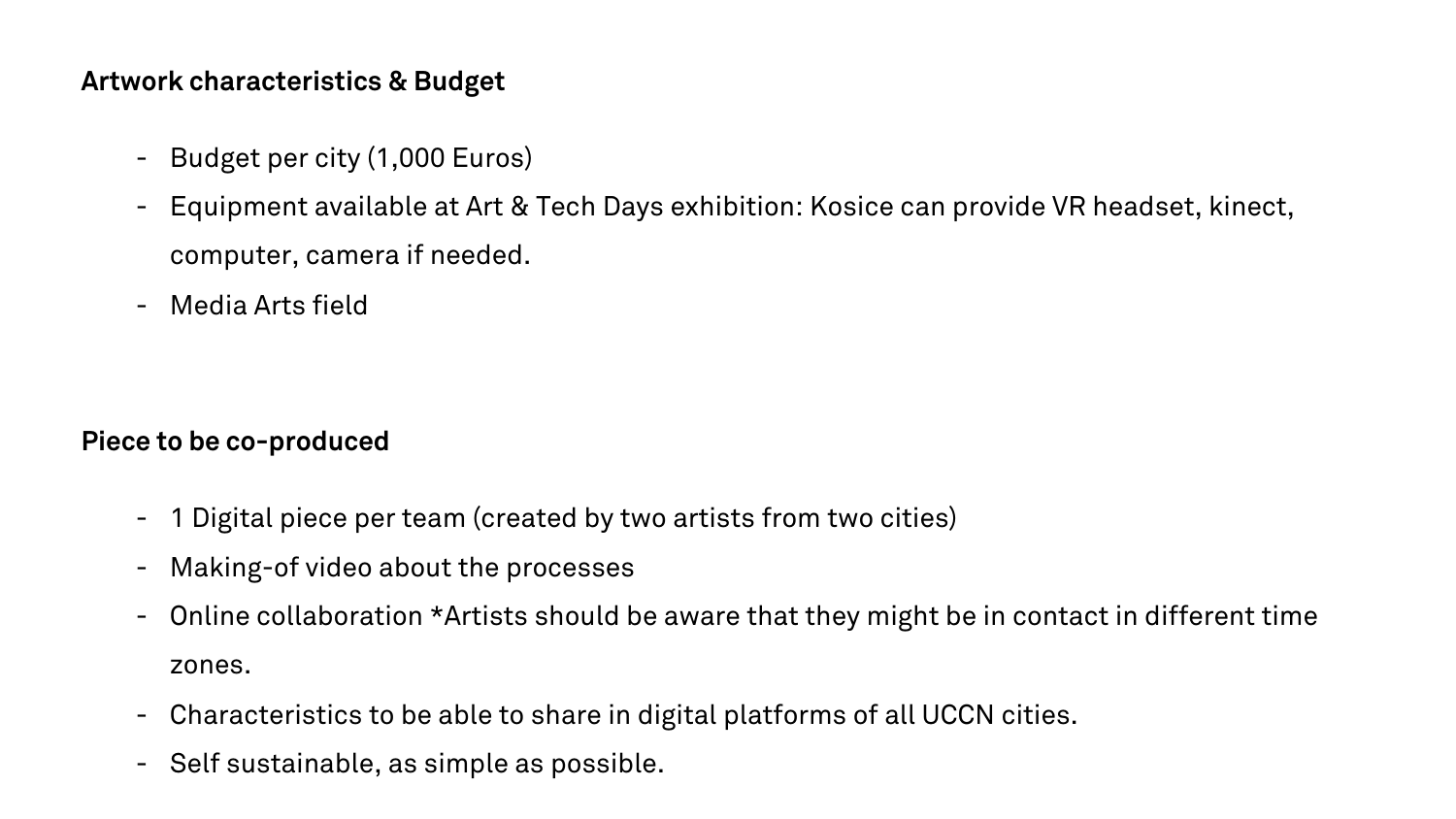# **Eligibility**

- Artists/groups/creative artists from eligible cities: (Austin (United States), Braga (Portugal), Calí (Colombia), Changsha (China), Guadalajara (México), Karlsruhe (Germany), Kosice (Slovakia), Sapporo (Japan), Viborg (Denmark) and York (United Kingdom).
- Be born or have residency in the city of Braga

### **Evaluation Criteria and Selection Process**

The selection of an artist, or artist team, shall be based on their qualifications and ability to meet the requirements as determined and approved by the focal points of the participating Media Arts cities.

The team of international media arts professionals will review and consider the following evaluation criteria: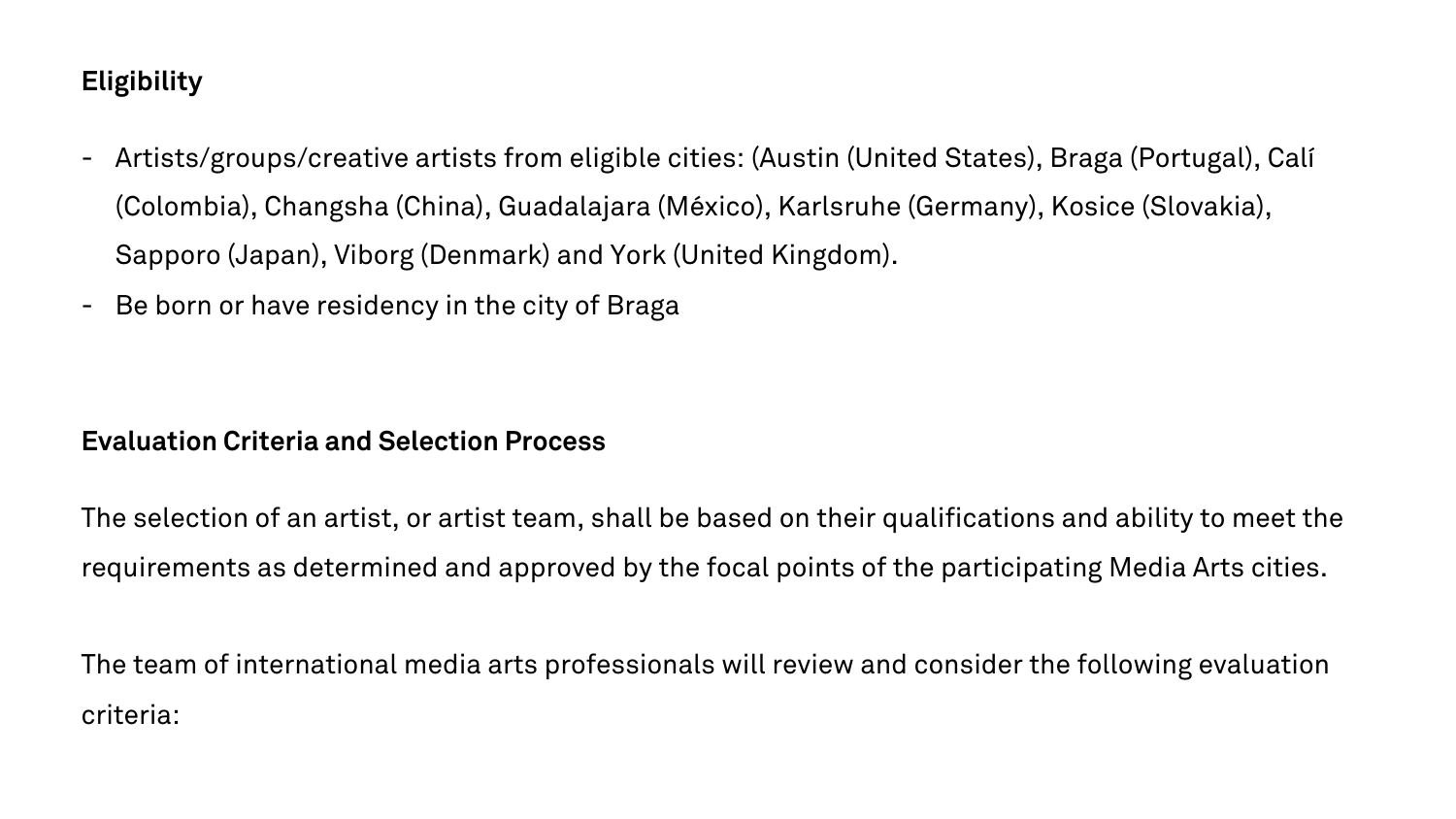- Artistic merit and technical expertise with artwork that incorporates media arts;
- Demonstrated innovative, and effective approach to art projects of a similar scope;
- Ability to create artwork within the stated constraints; and
- Ability to respond to the theme/prompt
- Ability and interest in developing a collaborative digital art work (as illustrated through the letter of interest)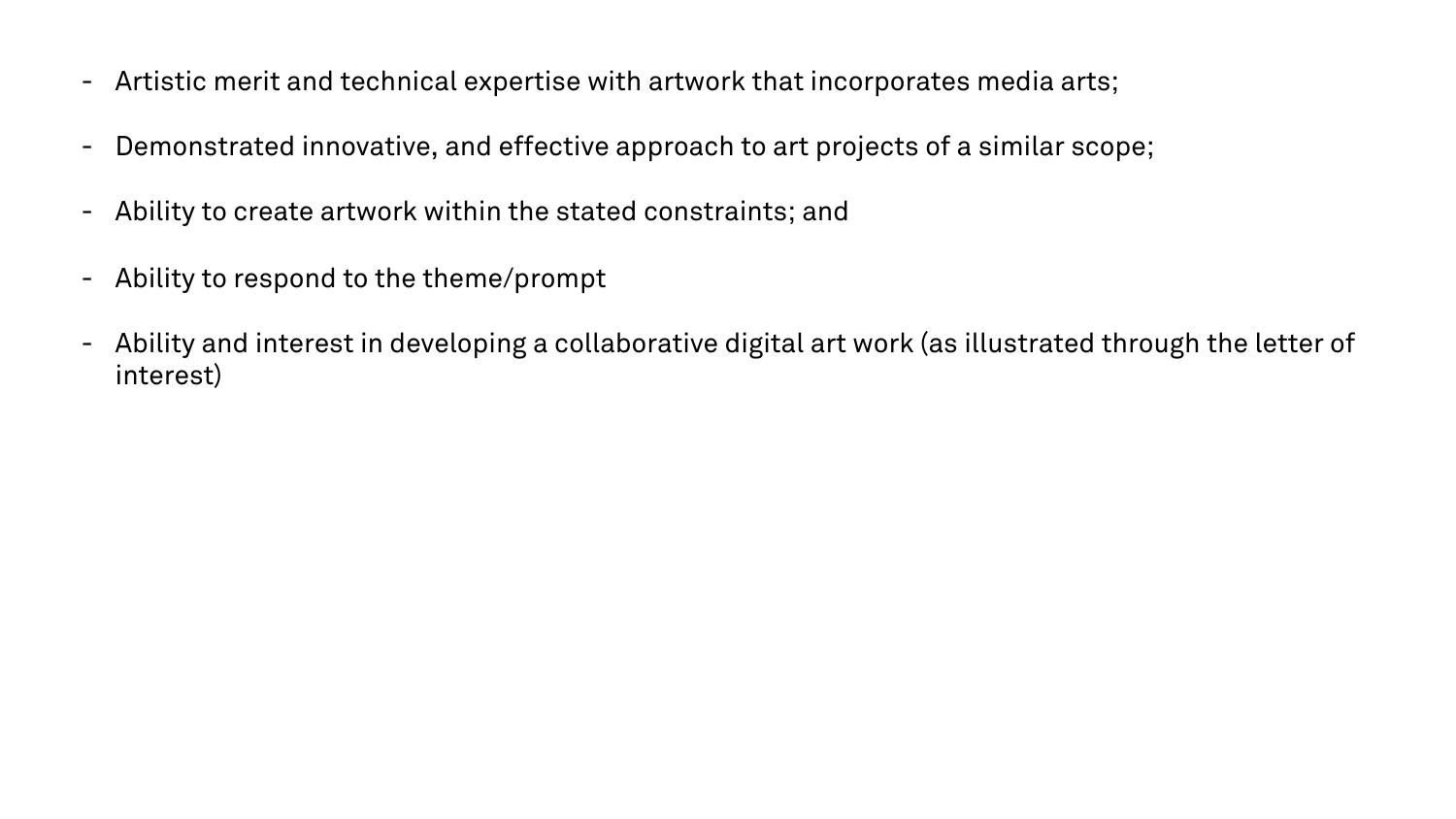## **Submission requirements**

- Application format (google forms, pdf, jpg, et al.)
- Portfolio, CV, website/online presence, if applicable
- Letter of interest
	- Please describe interest in co-creation with an artist from another Media Arts city
	- Please list a specific city/artist/medium they are interested in collaborating with (i.e. if you work primarily Augmented Reality and are curious about collaborating with someone who works in Sound Art)
	- Please describe any potential visions for a collaborative digital artwork you are interested in creating with the reference to the call's theme **HUMAN RESPONSIBILITY**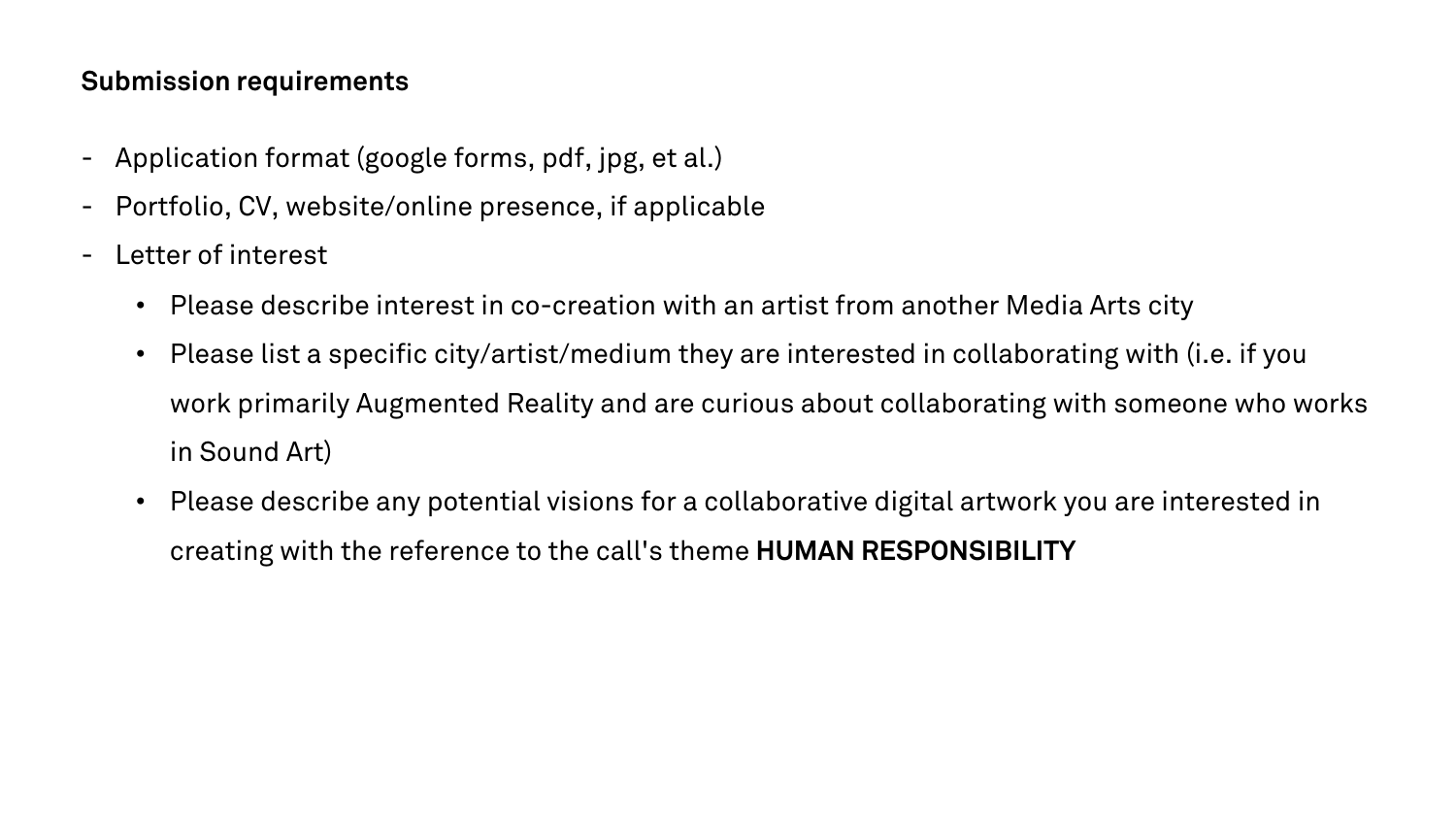## **Schedule / Important dates**

Launch: 7 September

Deadline for reception of proposals: 25 September, 14:00 CEST

Evaluation/Selection: 28 September to 2 October

Announcement of selections: 5 October

Artists accepta[nce: 7 October](mailto:joana.miranda@bragamediaarts.com)

Presentation of teams: 8 October

Development of piece: 15 October - 15 November

Presentation of the piece: November 24th-29th

#### **Contact**

Joana Miranda; joana.miranda@bragamediaarts.com